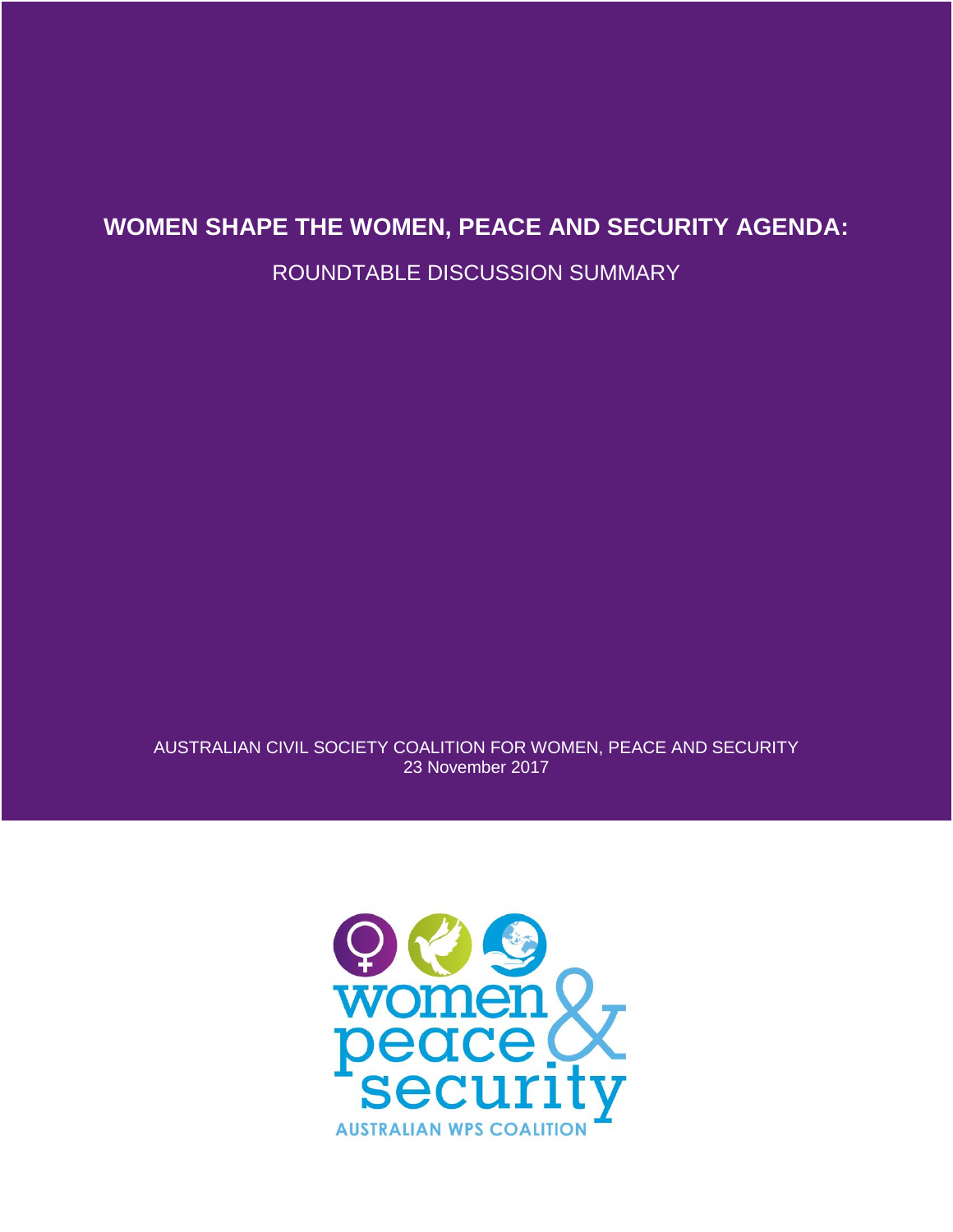### *The Australian Civil Society Coalition for WPS*

The Australian Civil Society Coalition on Women, Peace and Security is a non-partisan and independent coalition of civil society organisations, networks and individuals working to advance the Women, Peace and Security (WPS) Agenda in Australia, Asia and the Pacific region and globally.

Our vision is a world in which gender equality, and the contributions and rights of diverse women and girls, are at the forefront of transforming conflict to build peace.

#### www.wpscoalition.org

#### *Acknowledgements*

The Coalition gratefully acknowledges the financial support for the 2017 Dialogue provided by the Australian Civilian-Military Centre. In addition, generous in-kind and voluntary support from members of the Coalition has significantly contributed to the planning and implementation of the 2017 Roundtables and Policy Dialogue.

The Coalition would also like to thank all Roundtable participants for sharing their ideas, stories, and contributions to promote diverse women's voices of Australia and our region in speaking about women, peace and security. The Coalition looks forward to working further with all participants on the **women, peace and security agenda,** particularly as Australia moves to develop its 2nd National Action Plan on Women, Peace and Security in 2018-19.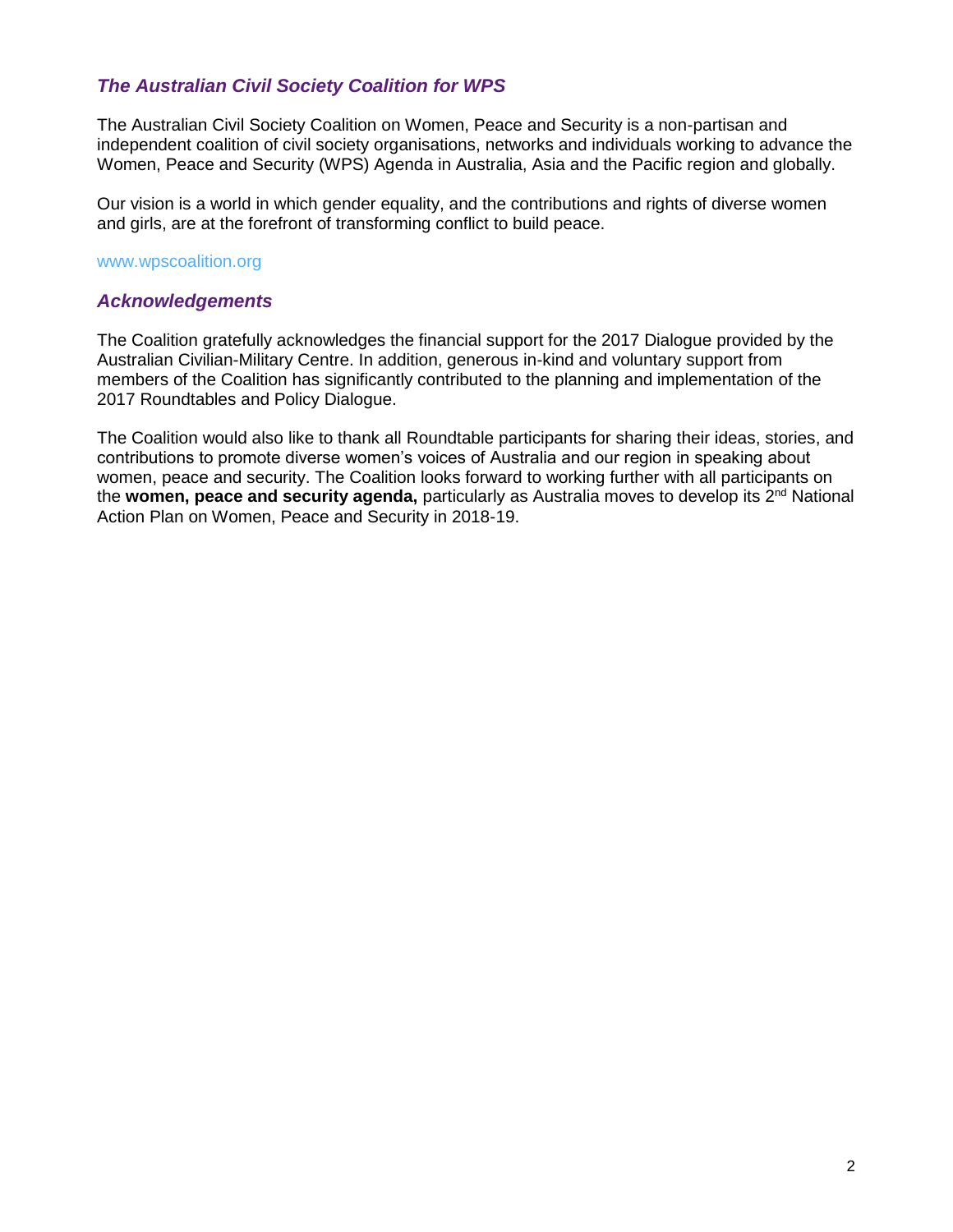# **Introduction: Listening to women's voices**

As Australia nears the end of its current National Action Plan (NAP) on Women, Peace and Security (2012-2018) and look toward the development of the next iteration of the NAP, the Australian Civil Society Coalition on Women Peace and Security ('the Coalition') is focussed on amplifying the voices of diverse women in Australia and our region to inform policy development. In September 2017, the Coalition organised a series of roundtables in each Australian capital city, with the support of the Australian Government, to provide a space for women to discuss what peace and security mean in practice. A Talanoa discussion was also held at the Triennial Conference of Pacific Women.

This report provides a summary of these roundtable discussions and will inform the discussions to be held on 30 November 2017 at the Annual Dialogue between the Australian Government and civil society. The Dialogue discussions, together with this summary, will be published in a report in early 2018.

## **The Global Picture**

The 2017 Global Peace Index presents a mixed picture of good and bad news. While on one hand as a global community we are slightly more peaceful than in 2016; on the other hand looking over the last decade shows us that actually, the globe has become less peaceful. There is a trend in rising peace inequality – "with most countries having only small increases in peacefulness, while a handful of countries have had very large deteriorations in peace."<sup>1</sup> Overall 93 countries improved while in 68 countries, peace deteriorated.

Iceland remains the most peaceful country in the world, a position it has held since 2008. It is joined at the top of the index by New Zealand, Portugal, Austria, and Denmark. There was also little change at the bottom of the index. Syria remains the least peaceful country in the world, followed by Afghanistan, Iraq, South Sudan, and Yemen. Countries at the bottom of the Global Peace Index are also at the bottom of the newly released Women, Peace and Security Index (2017) which ranks 153 countries across 3 dimensions of Inclusion, Justice and Security. Australia ranks  $12<sup>th</sup>$  on the Global Peace Index and 17<sup>th</sup> on the Women, Peace, and Security Index.<sup>2</sup>

Women's leadership and substantive participation are essential for sustainable peace, yet women are still being excluded from peace talks. Post-conflict recovery processes are still failing to reflect the priorities of women and girls; police and peacekeeping forces remain male-dominated and women and girls continue to face violence on an alarming scale.

## **Women's participation is critical to the 'Women, Peace and Security Agenda'**

*From Bogotá to Baghdad, women are on the front lines of providing services, heading households, caring for the sick and the elderly, and sustaining and ensuring the survival of their* families ... It is often women who first give voice to civilians silenced by atrocities. Increasingly, *they are claiming their place as major stakeholders and active agents in resisting war, building peace, and defining security on their terms…. There is no single ideology, approach, or even motivation that defines this growing sector, which veteran activist Cora Weiss calls "peace women." In effect, these women—be they antimilitarists, former fighters, the elite, or grassroots actors—come together through their commitment to social justice, fairness, and equality for all.*

Women Building Peace: What They Do, Why It Matters by Sanam Naraghi Anderlin. 2007.

 $\overline{a}$ 

Global Peace Index 2017.<http://visionofhumanity.org/indexes/global-peace-index/>

<sup>2</sup> Women, Peace, and Security Index. [https://giwps.georgetown.edu](https://giwps.georgetown.edu/)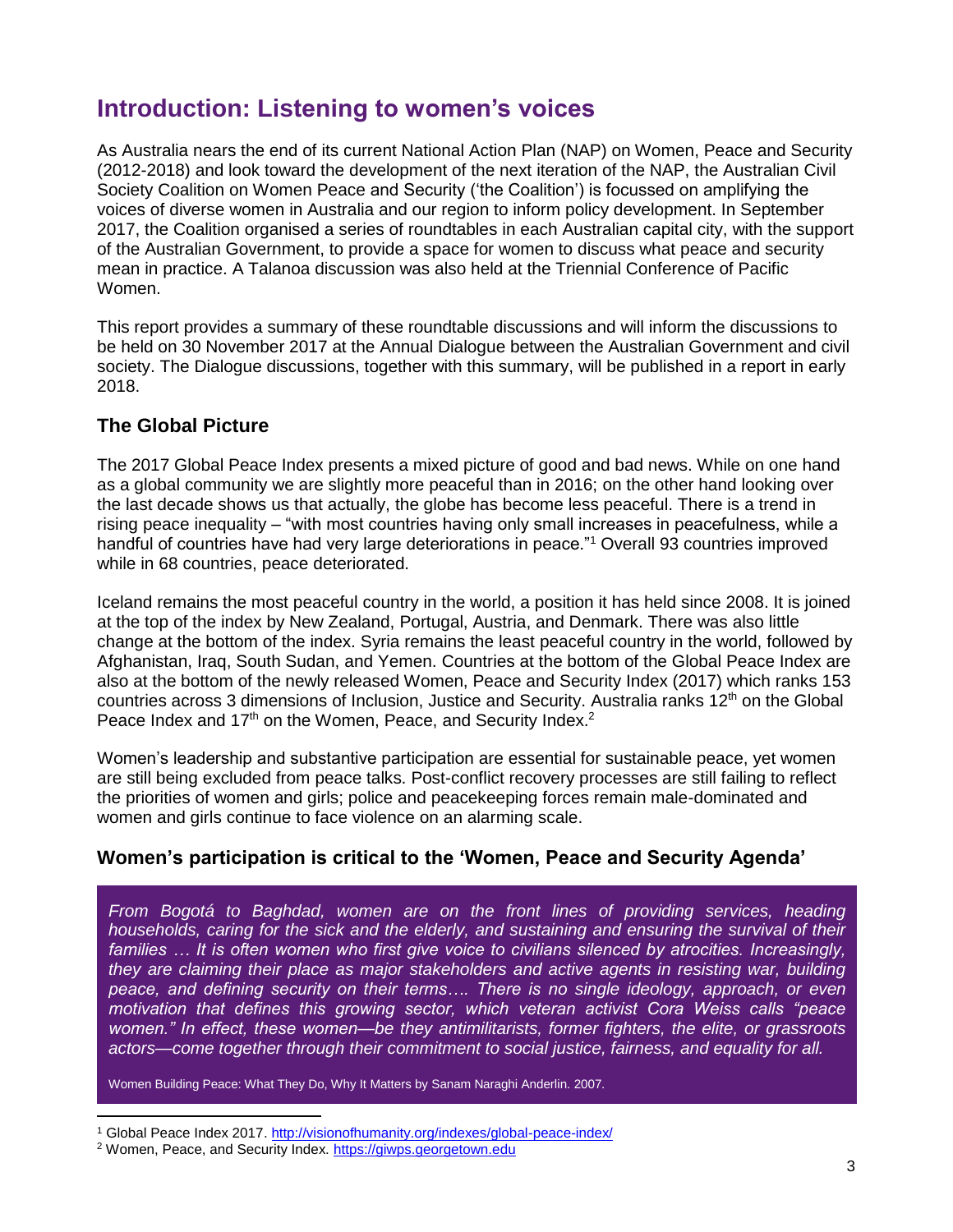For over 100 years *women have been shaping and actively engaging in the Women, Peace and Security Agenda*. During World War 1, suffragettes convened the International Congress of Women at The Hague 'to protest against war and to suggest steps *which may lead to warfare*  becoming an impossibility<sup>'.3</sup> It took another 85 years before the United Nations Security Council (UNSC) passed a resolution, on 30 October 2000, acknowledging for the first time women's pivotal role in building and maintaining peace, as well as the disproportionate impact of conflict on women and girls. This resolution – *United Nations Security Council Resolution 1325* (UNSCR 1325) - forms the foundation of the framework that has become known as the **Women, Peace and Security (WPS) agenda**.

Since 2000, there have been seven additional resolutions from the UNSC seeking to support and expand the provisions of UNSCR 1325.<sup>4</sup> These resolutions build on a critical body of work that has sought to "guide work to promote gender equality and strengthen women's participation, protection, and rights in conflict prevention through post-conflict reconstruction contexts".<sup>5</sup>

To implement United Nations Security Council resolutions on women, peace and security, and to ensure that women's participation is central to all aspects of peacebuilding, the Member States of the United Nations have been encouraged to develop National Action Plans (NAPs). To date, 71 countries, including Australia, have developed NAPs. Australia's first NAP was released in 2012.<sup>6</sup>

In 2017, as Australia prepares to develop its  $2^{nd}$  NAP what do these resolutions and the WPS agenda mean to *women from diverse backgrounds living in Australia and our region, and what do women from diverse backgrounds have to say about what peace and security mean to them?* For women and girls from diverse backgrounds in Australia and our region, this is a critical time to have our voices heard on peace and security.

 $\overline{a}$ 

<sup>&</sup>lt;sup>3</sup> The Hague, Kingdom of the Netherlands. Report of the International Congress of Women [https://ia800306.us.archive.org/15/items/internatcongrewom00interich/internatcongrewom00interich.pdf.](https://ia800306.us.archive.org/15/items/internatcongrewom00interich/internatcongrewom00interich.pdf)

<sup>4</sup> Women, Peace and Security resolutions: UNSCR 1325 (2000); UNSCR 1820 (2008); UNSCR 1888 (2009); UNSCR 1889 (2009); UNSCR 1906 (2010); UNSCR 2106 (2013); UNSCR 2122 (2013); UNSCR 2242 (2015).

<sup>5</sup> Peacewomen, The Resolutions<http://www.peacewomen.org/why-WPS/solutions/resolutions>

<sup>6</sup> <http://www.peacewomen.org/member-states>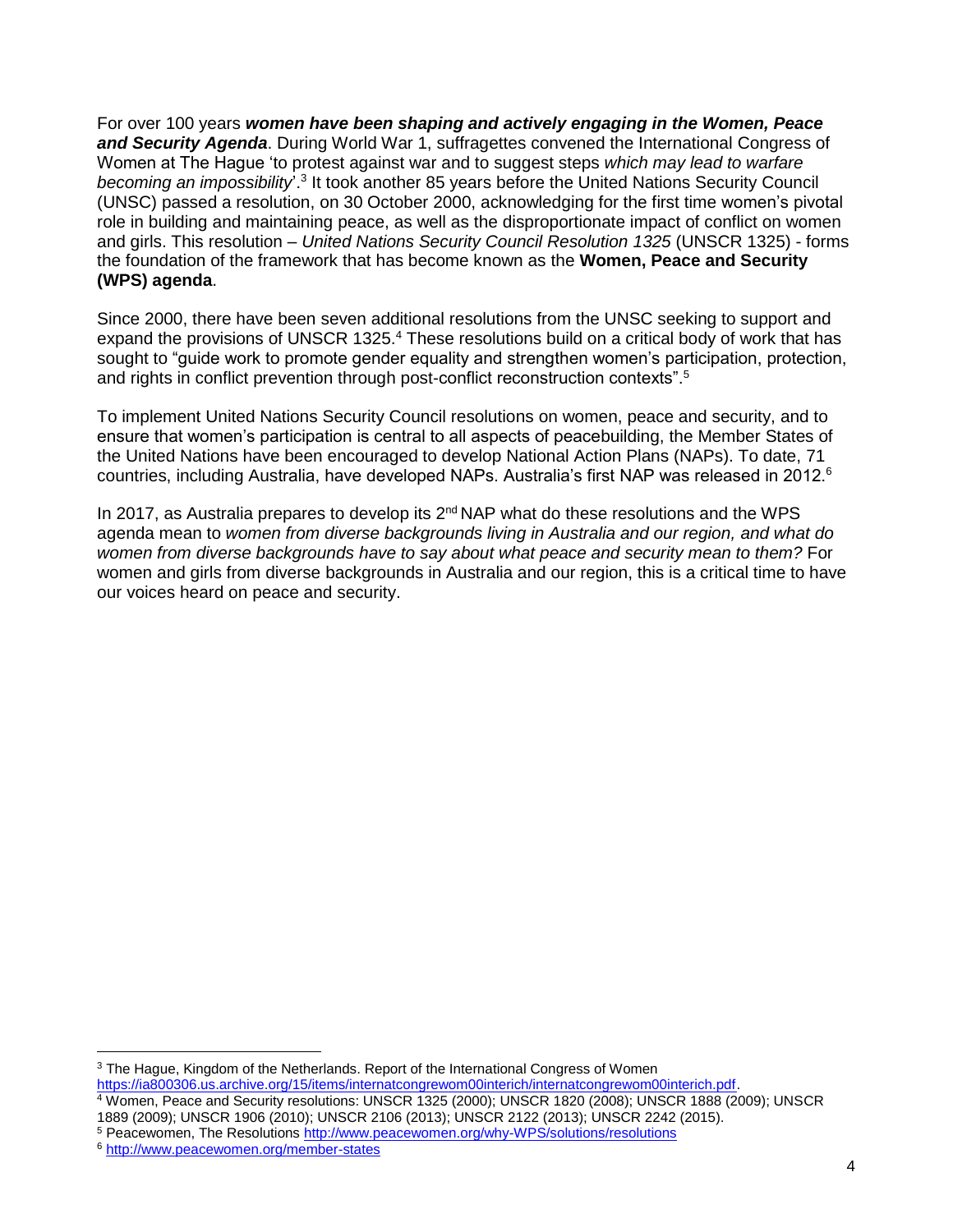# **The Annual Civil Society Dialogue on Women, Peace and Security**

The Annual Civil Society Dialogue on Women, Peace and Security (the Dialogue)<sup>7</sup> was established in 2014 to promote a robust discussion on WPS in Australia and globally. Led by civil society, this platform brings together Australian civil society, government and policymakers to:<sup>8</sup>

- Facilitate effective dialogue between civil society and the Australian Government on women, peace and security in the context of UNSCR 1325;
- Support shadow reporting on the Australian NAP; and
- Elevate the national discussion on women, peace and security.

In 2017, the Australian Civil Society Coalition for Women, Peace and Security (the Coalition)<sup>9</sup> has structured the Dialogue in two complementary parts: **Civil Society Roundtables (the Roundtables)**; and **the Civil Society-Government Policy Dialogue (the Policy Dialogue)**. The Roundtables focused on expanding our understanding of **what women, peace and security mean in practice across the diversity of women's experiences in Australia and our region**. Overall the Dialogue provides a key opportunity to:

- Expand the discussion beyond UNSC Resolutions and Australia's  $1<sup>st</sup> NAP 2012-2018$ ;
- Consider what we mean by peace and security in the current global climate and the context of emerging issues in our region; and
- To hear from the diversity of women's voices in Australia.

The Policy Dialogue, to be held on 30 November 2017, will be informed by the discussions held at the Roundtables. Together, the Roundtables and the Policy Dialogue will provide a critical platform for the work that will follow in 2018-2019 as Australia moves forward to a  $2<sup>nd</sup>$  National Action Plan on Women, Peace and Security. The Dialogue discussions, together with this summary, will be published in a report in early 2018.

# **The Civil Society Roundtables**

 $\overline{a}$ 

The Roundtables provided a forum for women and girls from diverse backgrounds in Australia and our region to express their views on what peace and security mean in practice today. The Roundtables, which engaged both individuals and organisations working domestically and those with an international focus, were conducted in all Australian capital cities (with multiple events in Adelaide, Canberra, Melbourne, and Sydney) during September 2017. Over 200 women from diverse backgrounds attended a total of thirteen roundtables and the Talanoa discussion. <sup>10</sup> Three questions framed the discussions at the Roundtables:

- In today's global context, what peace and security mean to women from diverse backgrounds, living in Australia and our region
- What are the stories, experiences, and information which influence these understandings of peace and security; and

<sup>7</sup> Reports from the past Dialogues are available at [https://wpscoalition.org/annual-civil-society-dialogue-on-women-peace](https://wpscoalition.org/annual-civil-society-dialogue-on-women-peace-and-security-2/)[and-security-2/](https://wpscoalition.org/annual-civil-society-dialogue-on-women-peace-and-security-2/)

 $8$  An additional aim of the Annual Civil Socieity Dialogues held between 2013-2016 was showcasing civil society contributions to the WPS agenda.

<sup>9</sup> The Australian Civil Society Coalition for Women, Peace and Security is a non-partisan, independent coalition of CSOs, networks, individuals working to advance WPS agenda in Australia, Asia-Pacific region, globally.<https://wpscoalition.org/> <sup>10</sup> Information provided in this report is not individually attributed, and quotes are provided by permission of participants, noting only Roundtable locations.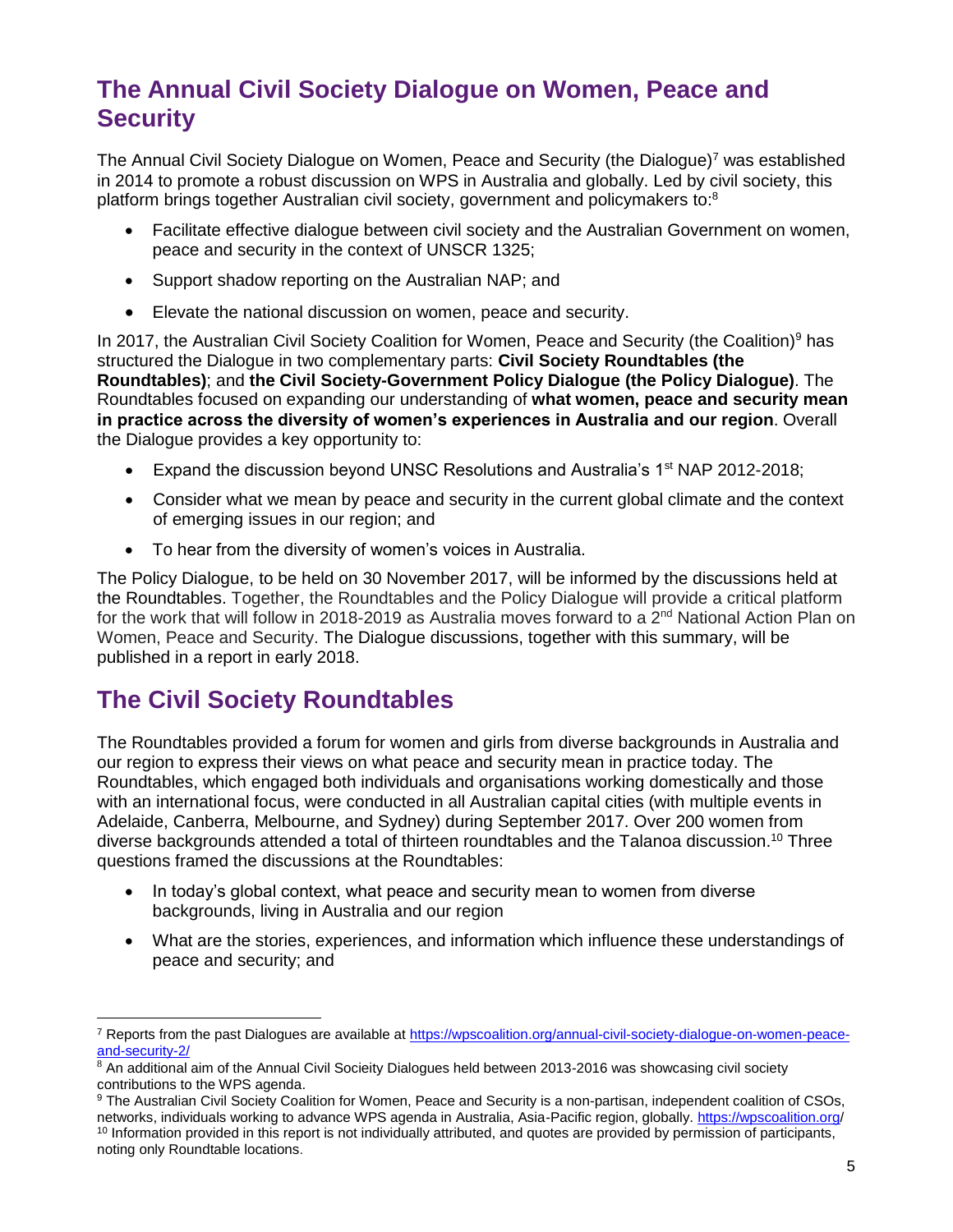What decisions/actions are required to promote peace and security in Australia and internationally?

The Roundtables were supplemented by a session on women peace and security organised at the 13<sup>th</sup> Triennial Conference of Pacific Women. This Talanoa discussion was hosted in the Pacific Feminist Hub, with Pacific feminists and women's human rights defenders coming together to voice their concerns, priorities, and ideas for Australia's WPS agenda in the Pacific.

# **Key Themes from the Roundtable Discussions**

The purpose of this report is to provide a summary of the key themes that emerged from the Roundtables. This will inform the discussions at the 2017 Annual Civil Society Dialogue as well as a forthcoming report to be launched in 2018.

## *1. What do peace and security mean to you?*

Discussions on meanings of peace and security set the context for the Roundtables. Participants' ideas ranged across the personal, political, community, national and international, with 4 key themes emerging:

- 1) Respect for human rights and gender equality;
- 2) Acknowledging the diversity of women's voices around peace and security;
- 3) Marginalisation and women's voices; and
- 4) Freedom and "humanising" security.

### **Respect for human rights and gender equality**

*"The real weapons of mass destruction are inequality and the denial of human rights – the unhealed prejudices under the surface of every community on earth." – Adelaide Roundtable participant*

*"Inequality underlines war." – Hobart Roundtable participant*

*"Gender equality is basic to peace and security." – Canberra Roundtable participant*

Participants saw equal rights for all members of society as the foundation for peace and security; and peace and security as inseparable from gender equality. Empowerment, gender equality, participation, and inclusion were seen as essential elements of peace and security. Key points included:

- Enabling people to claim their rights and holding governments accountable for guaranteeing all human rights;
- Ensuring public policy, programs, services adhere to principles of equality and nondiscrimination, focusing specifically on anti-discrimination policies related to sex and gender, race, disability and age; and
- Creating spaces for people, especially women and girls from diverse backgrounds and marginalised groups to participate in making decisions that affect their personal and collective lives.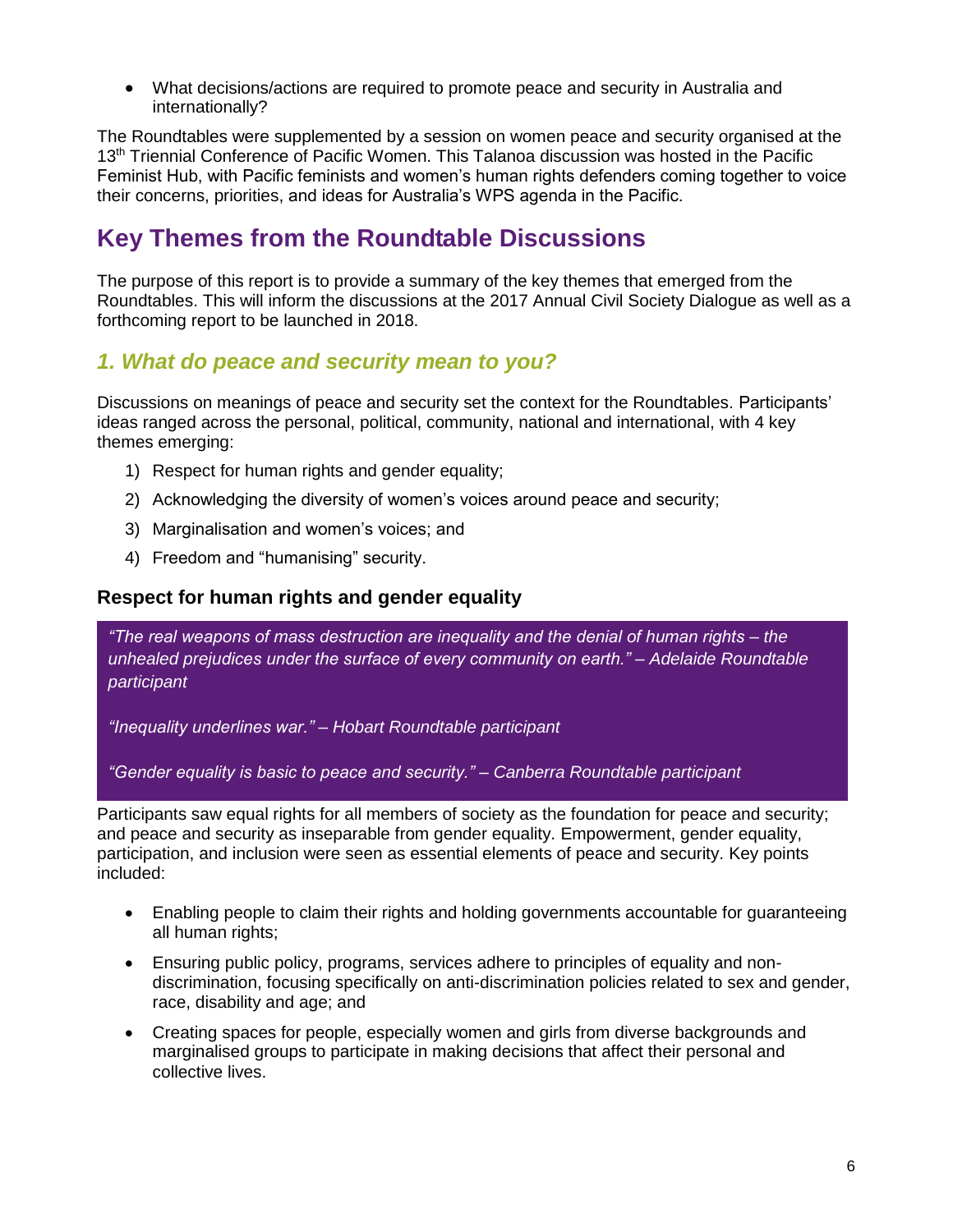## **Acknowledging the diversity of women's voices around peace and security**

Across all Roundtables, participants highlighted the importance of understanding the diversity of women's needs, experiences, and concerns about peace and security. This was seen as fundamental to understanding the different ways that women experience and need peace and security. These critical understandings include women's race, class, age, socioeconomic status, gender or sexual identity, religion, culture, ethnicity, physical or mental ability, urban/rural location.

*Need to be mindful of exclusion of diverse women from peace and security discussions; silencing of older women; more space needed for LGBTQI; young women see peace and security differently; minority women often don't get to decide on or define peace and security. – Comments compiled from across Roundtable participants*

### **Marginalisation and women's voices**

Most women participants expressed experiencing discrimination, but the intersection of race and gender was seen as exacerbating the discrimination and marginalisation experienced by diaspora, Aboriginal and Torres Strait Islander women. Diaspora women, in particular, expressed the overwhelming individual and collective pressure they felt in having to challenge discrimination and racism from a position of disadvantage. This experience amplified women's sense of insecurity and contributed to a retreat to perceived "safer" spaces in their immediate communities; often inhibiting efforts to find a place and voice in the mainstream. This added to isolation, leading to more tension, and inhibiting the valuable contributions that diaspora, Aboriginal and Torres Strait Islander women can make to Australian society. Some groups of women felt that discussions on peace and security, within government and mainstream civil society organisations/ movements (e.g. the women's movement), failed to listen to and acknowledge the needs, experiences, and concerns of women from diverse backgrounds.

*"The minute you begin talking about discrimination, people withdraw or get defensive." – Perth Roundtable participant*

*"There is a big gap between the efforts made to discuss peace and security with government and civil society and the most marginalised communities." – Sydney Roundtable participant*

*"We can't talk about peace and security without talking about the sovereignty of the First Peoples. Complete cultural dispossession means no peace and security for ATSI [people] so we can't talk about peace and security without acknowledging that." – Brisbane Roundtable participant*

## **"Freedom from, freedom to" and humanising security**

Peace and security were also defined in terms of "freedom", bringing together the "freedom from want" and "freedom from fear" aspects of human security. Participants focused on not only economic, health, food and personal security but also cultural and social needs, such as community and political security. Peace and security were often described as "*freedom from*" homelessness, statelessness, personal and intimate partner violence, sexual violence and harassment, all forms of discrimination, oppression, threats, intimidation, coercion, and stigma.

This "negative" conceptualisation of peace and security was offset by "positive peace" descriptions interpreted as "*freedom* (and opportunity) to": access justice, make informed choices and power to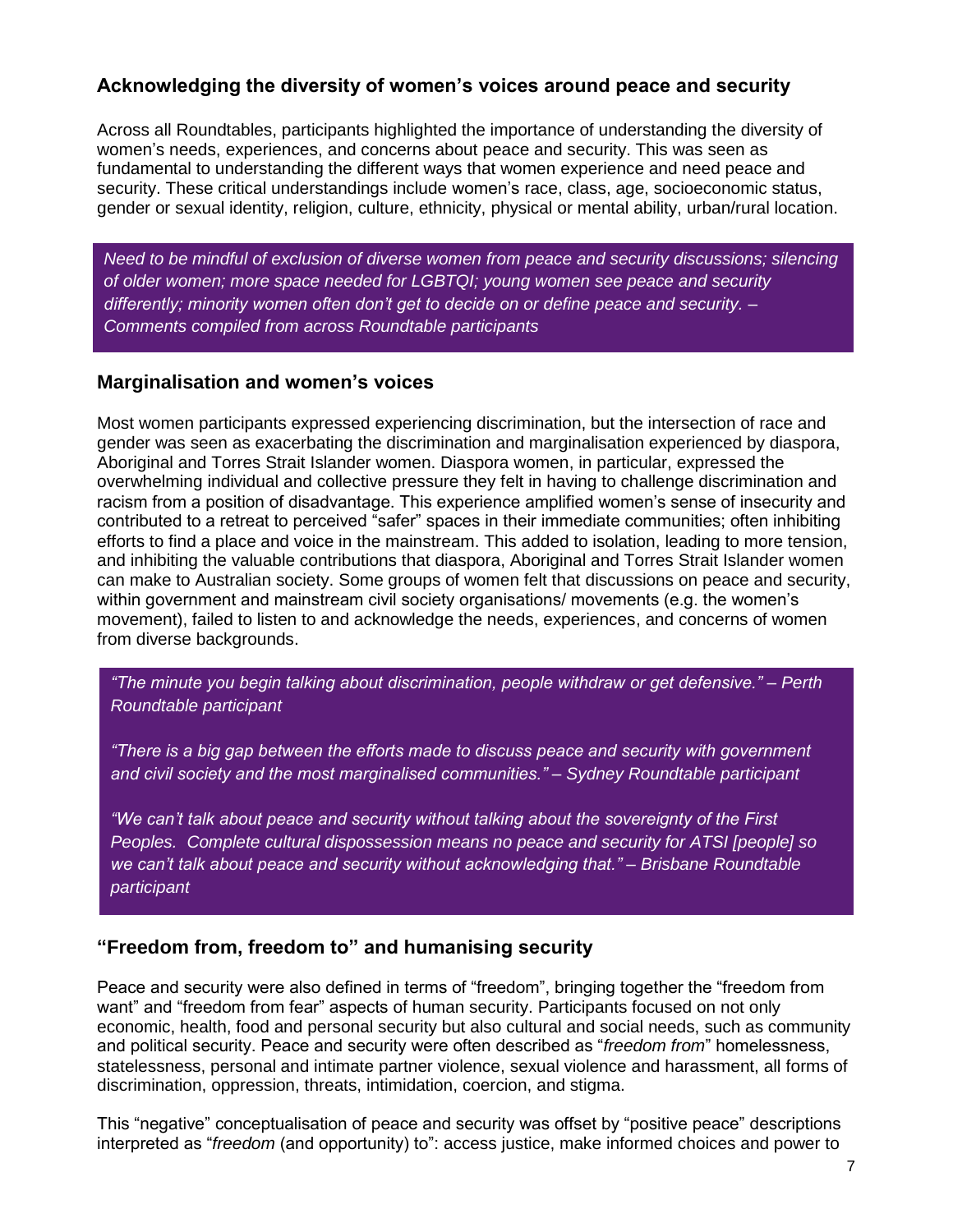act on those choices, autonomy and control over one's body, ability to protest and mobilise for action, speak and be heard, and freedom of movement. These dimensions are related to agency and predictability over everyday life and a sense of being safe; i.e. peace of mind, "lack of anxiety" or "peace as not having to worry".

The Roundtables also generated considerable discussion on gender-based violence in the home, on the street, at workplaces, and within communities - within and outside Australia. Many participants commented on the disconnect between women's daily experiences of violence, the focus of political discourse in Australia on domestic terrorism, framed in terms of threats to security, the apparent lack of commitment to addressing fundamental "human security", and what makes women and girls from diverse backgrounds feel unsafe; i.e. the everyday occurrences of genderbased violence and discrimination that takes away women's safety, dignity and mobility.

*"If [security] is about moving from survival to living, then peace is about flourishing." – Melbourne Roundtable participant*

*"Peace is more than the absence of war and conflict: it's an overarching umbrella that every issues should come under – safety in home and the work place from violence, being able to participate in decision-making, being able to walk down from the street safely, being able to access services (equally and affordably): health care, transport, clean water, education, childcare, communications, justice." – Pacific Triennial Participants*

## *2. What are the stories, experiences and information which influence these understandings of peace and security?*

Perspectives on peace and security are drawn from lived personal experiences, including inherited narratives, and public discourse through the media, government institutions, politically expressed positions, and positions taken by community leaders.

Across the Roundtables there were 4 main themes that contributed to this discussion:

- 1) Lived experience and agency;
- 2) Diversity of women's voices;
- 3) Public discourse and the role of media; and
- 4) Trust in institutions.

### **Lived experience and agency**

Lived experiences of conflict and peace and stories inherited through generations informed understandings and influenced how participants viewed the world and their place in it. Many women saw these lived experiences as a form of strength, authority, expertise, and agency, particularly in the resistance to violence; in protecting other women and family from violence; and in speaking about experiences of conflict, and/or gender-based violence in personal relationships.

#### *"Living through war and having family that have lived through war makes people invested in peace." - Canberra Roundtable participant*

Specifically, the duality of vulnerability and agency in violent situations has shaped how participants engaged in peace and security. This was particularly apparent in the case of migrant and diaspora communities, where often the relative peace in Australia is benchmarked against the lack of peace in their country of origin.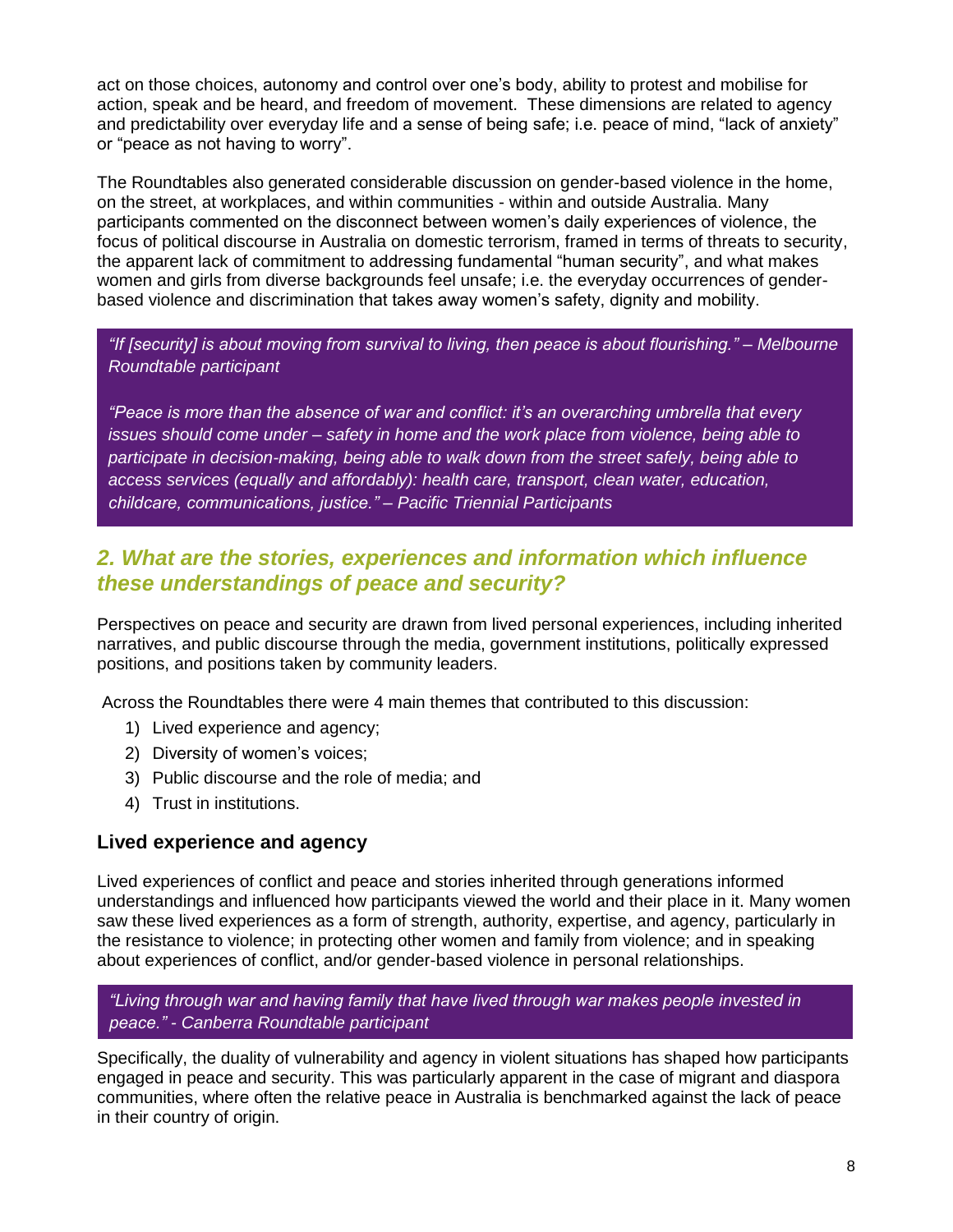### **Diversity of women's voices**

The diversity of personal and collective experiences of peace and security was a recurrent theme. The backgrounds of participants clearly influenced their perceptions of peace and security, and the reality of their peace and security situations. The Coalition made a concerted effort to reach out to Aboriginal and Torres Strait Islander women's organisations and diaspora organisations. Their limited participation in the Roundtables demonstrates the need for a more proactive strategy to reach out to diverse communities.

Without such a strategy, Australians will not understand how marginalised women see and understand peace and security, nor be able to ensure that there is understanding of the ways in which diverse women are leading and showing agency in resisting violence and promoting peace in their own communities. Interactions with people from other cultures including those seeking refuge and asylum have great potential to widen Australian understandings of peace and security.

In this regard, the conspicuous absence of Aboriginal and Torres Strait Islander women and the limited participation of diaspora women at the Roundtables were raised as issues of concern for the continued marginalisation and silencing of certain voices.

*"I came from a country where there was war [Sri Lanka] and many atrocities occurred based on ethnicity. Australia does not have the same complications. Yes, there is discrimination [in Australia] but getting things done are not hindered by your surname as this is an identifying marker in Sri Lanka." - Perth Roundtable participant*

*"It depends what your benchmark is: in PNG for example they are not 'at war' but are women secure? It's the same in Australia with our Indigenous communities, where we might not be at war but these communities face huge insecurities." – Canberra Roundtable participant*

#### **Public discourse and the role of the media**

Roundtable discussions also focused on how, through the use of specific language and images, the media (including social media) plays a key role in shaping how people think about peace and security. Participants noted that persistent stereotypical representations of particular communities and women in the media are related to the way that ideas about threats and insecurities are produced and reinforced. This discourse is seen as justifying the inevitability of violence, undermining alternative means to resolve conflict, and resulting in solutions which divert funds from investing in peaceful non-violent initiatives to militarised and securitised responses.

*"This constant badgering about our physical insecurity creates a particularly fearful and distrustful state of mind. The attitude is that 'everyone is my enemy', except those who look, think and act like me." – Adelaide Roundtable participant*

*"Peace means the end of patriarchy, white supremacy, compulsory heterosexuality, capitalism and all the other systems of lies that make violence appear possible, inevitable and justified." – Brisbane Roundtable participant*

Participants expressed their concerns that news media (and social media) are also guilty of emphasising and manufacturing certain kinds of threats, fear or insecurity, such as constant terrorism, while ignoring other 'everyday' kinds of threats and insecurity faced by women, such as gender-based violence, homelessness, and lack of access to healthcare and justice institutions.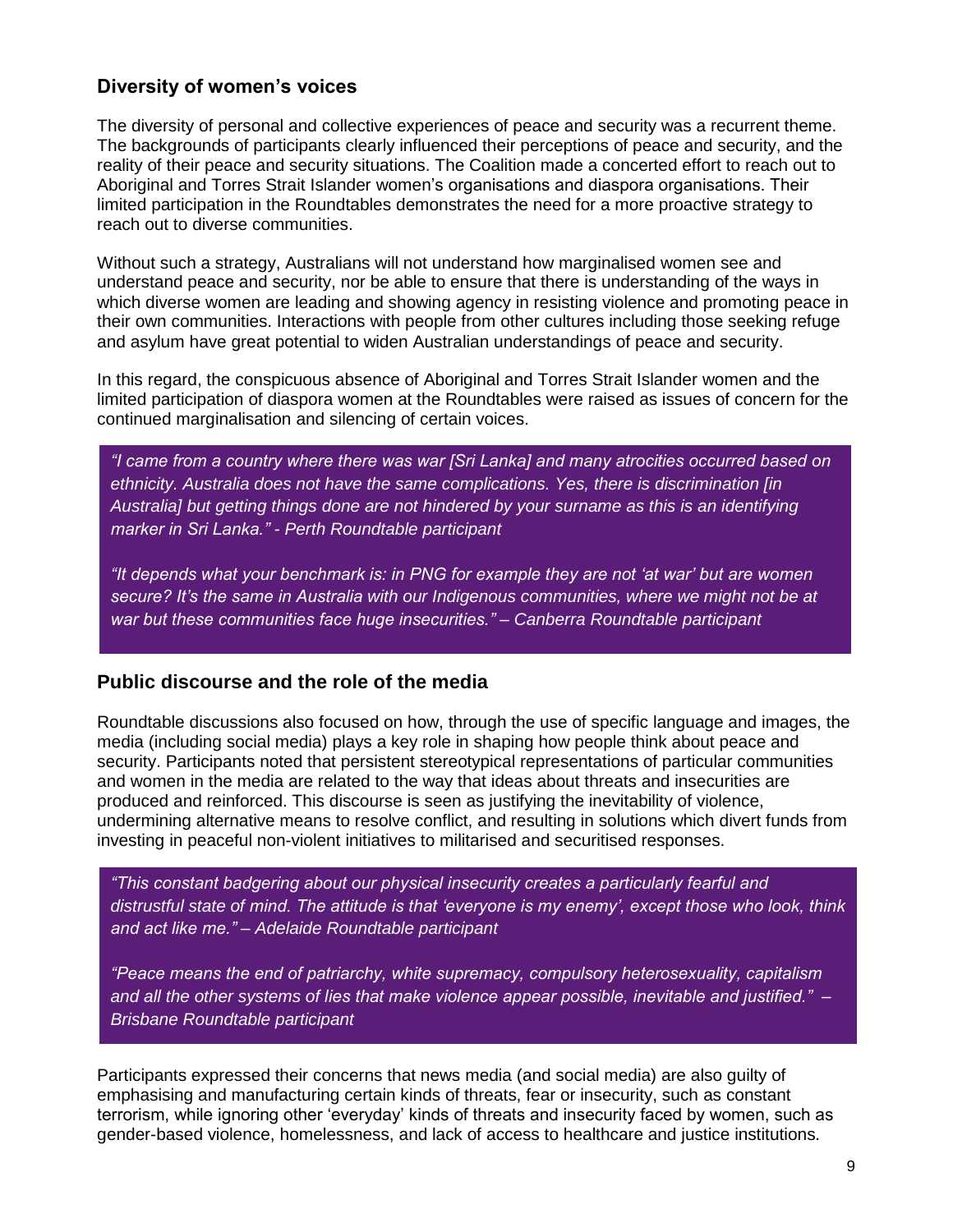## **Trust in institutions**

The *lack of* trust in institutions was a recurrent theme at the Roundtables. Participants noted that safety in everyday life requires trusting institutions to uphold the rule of law and further trusting those in positions of power to work for the common good. This was also expressed as a desire for effective, fair and inclusive institutions that promote peace and security (including good governance, law, and security institutions themselves such as the police and military).

With respect to gender-based violence, some participants highlighted the lack of trust in justice institutions, their ability to be fair and impartial, lack of equal access to these institutions, and therefore a lack of recourse to justice. For example, some participants felt unsafe to report acts of violence, continuing to live in insecure and violent situations.

*You are judged already even if you are the one who has experienced violence, you have to prove that you even have the right to tell your story….it can be a real source of insecurity when you don't know where to go for help." - Sydney Roundtable participants*

Linked to good governance, a sense of security was also seen as emerging from having power and access to mechanisms that influence public and political decision-making. This was otherwise expressed as having a "voice" on issues that affect everyday lives. Being, or feeling, powerless or not knowing how to influence what constitutes "national interest" leads to poor trust in institutions because powerful vested interests are seen as driving policy, rather than policy being driven in the best interest of communities. Collectively, the concern was that "national interest" was being narrowly defined by powerful political and corporate interests, without broader community consultation, resulting in a lack of representation and a sense of manipulation.

*"This morning I read that [some people are] calling for Australia to call on its defence powers to access gas reserves in communities, a real power play. It essentially forces us to do something that we don't want to do." – Darwin Roundtable participant*

## *3. What decisions/actions are required to promote peace and security in Australia and internationally?*

Roundtable participants identified a broad range of ideas, activities, and strategies for promoting peace and security. Notably, there was an emphasis on the need for **a dual focus:**

- A domestic program built around addressing inequality; and
- A peace-based foreign policy grounded in principles of ensuring gender equality, promoting peace and stability, focusing on preventing conflict and reflective of our international human rights commitments.

Participants were clear that both spaces, domestic and international, will require bold actions – 'business as usual' will not achieve deep structural change required for sustainable peace and security.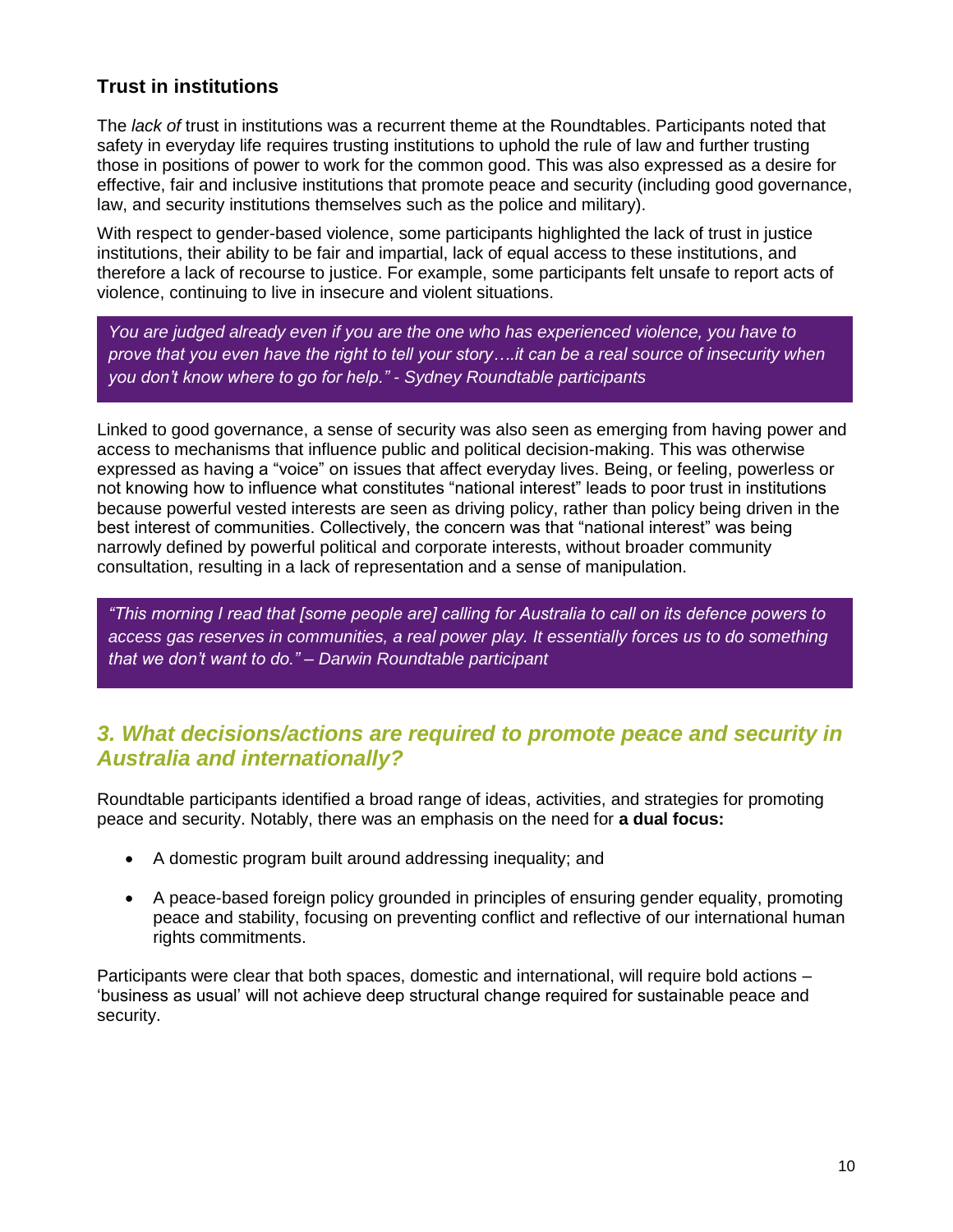## **Localising the peace and security agenda within Australia**

*"We need to make sure we aren't just looking outwards. This approach has led to a lot of countries doing the same thing – they are not adopting WPS [women peace and security] at a national/local level. Our Government needs to start adopting it holistically as a domestic policy." - Melbourne Roundtable participant*

Roundtable discussions emphasised the importance of domestic-focussed actions and strategies in relation to peace and security. Notably, participants recognised the need for better links across local, urban/rural, national and regional contexts in Australia and between diverse women and organisations, communities, institutions, and policies.

Participants identified a range of strategies for promoting peace and security in Australia including:

#### *A. Gender equality*

Peace and security cannot be separated from gender equality. Persistent gender inequalities need to be addressed, including the gender pay gap, strengthening the representation of women in leadership roles, and valuing and recognising unpaid caring work. While there were increasing numbers of women in leadership positions, participants agreed that simply "adding women", without addressing structural, institutional and cultural gender issues would result in limited success. A sustainable transformative approach requires **challenging taken for granted values, ways of thinking and working, around gender equality, and specifically in relation to WPS**.

#### *B. Eliminating gender-based violence*

Participants raised the pervasiveness of gender-based violence in Australia as a critical issue that deserves as much, if not more attention than terrorism. There was frustration that despite persistent evidence of the number of women being killed weekly by a partner or former partner in Australia,<sup>11</sup> the Government's focus and funds were on 'national security threats'.

*"We are sick of being told that the terror is out there, when the terror is in the next bedroom." – Brisbane Roundtable participant*

The critical point being made by the participants was not that a focus on terrorism and violent extremism is unwarranted, but **rather that policy responses seem to take an "either/or" approach. Participants called for a rebalancing of priorities.** Specifically, participants suggested that more effective connections need to be made to related national plans, such as the Australian National Plan to Reduce Reduce Violence against Women and their Children 2010-2022.<sup>12</sup>

#### *C. Building social cohesion and inclusion*

 $\overline{a}$ 

An important strategy for sustainable peace, according to participants, is the **promotion of social cohesion and inclusion while recognising and respecting diversity and human rights.** To build social cohesion and inclusion, participants also recognised that holistic approaches to addressing discrimination and inequality are critical.

*"A lot of what we're struggling with in the world today… dealing with diversity which we don't know how to work with. The primary characteristic of our identity is our humanity." – Hobart Roundtable participant*

<sup>11</sup> National Homicide Monitoring Program report, Australian Institute of Criminology 215

<http://www.aic.gov.au/publications/current%20series/mr/21-40/mr23.html>

<sup>&</sup>lt;sup>12</sup> The National Plan to Reduce Violence against Women and their Children 2010-2022. https://www.dss.gov.au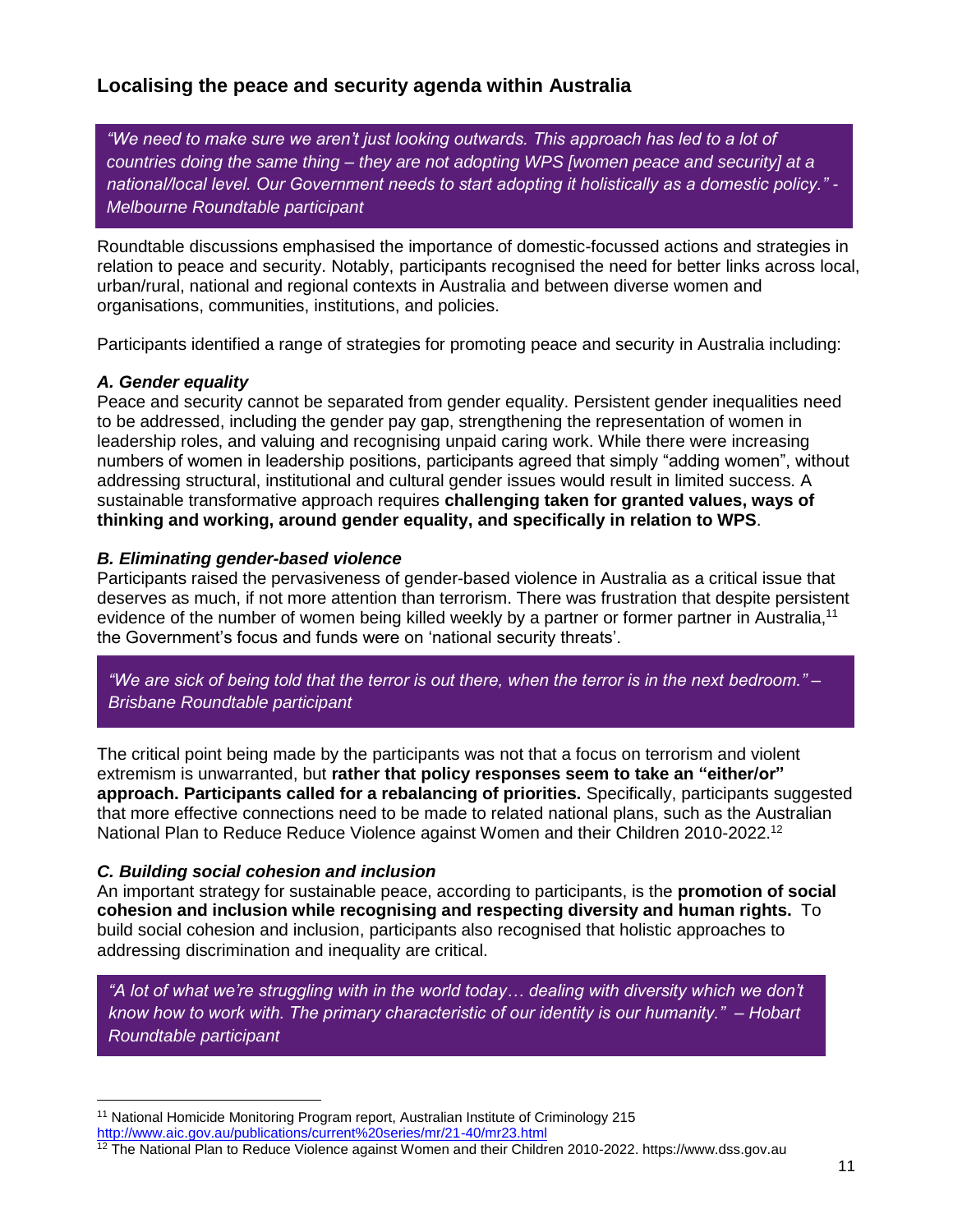Discussions about social inclusion focused on promoting multiculturalism by investing in a genuine commitment to reconciliation and through proactive ongoing engagement with diaspora communities (especially diaspora women and girls). While Australia celebrates cultural diversity, it also promotes assimilation. This contradicts the **promotion of multiculturalism which requires working simultaneously on enabling a sense of collective belonging and retaining the distinctiveness of smaller community groups.**

Part of promoting multiculturalism is the unfinished work on reconciliation. This begins with supporting solutions to the problems of marginalisation, discrimination, and disadvantage led by Aboriginal and Torres Strait Islander peoples. Roundtable recommendations included: **strengthening the racial discrimination legislation**; **ensuring support for national representatives bodies** (like the now defunded National Congress of Australia's First Peoples) that give voice to the needs and aspiration of Aboriginal and Torres Strait Islander peoples; and **adopting the Uluru Statement's approach** to constitutional reform to recognise Aboriginal and Torres Strait Islander peoples, which has been recently rejected by the Government.<sup>13</sup>

*"We are still having this conversation because we haven't been able to make peace with our history – reconciliation is still to be achieved and we will continue to have this conversation until we are able to acknowledge our violent past and human rights abuses so we can find a way forward together." – Adelaide Roundtable participant*

#### *D. Creating spaces for ongoing sustained engagement with diverse women and their organisations*

Participants linked multiculturalism, reconciliation, and inequality, and recommended the creation of **safe spaces for diverse communities (in particular, spaces for women and girls from diverse backgrounds) to exercise agency and participate in making decisions** that affect peace and security in their everyday lives. In the case of diaspora communities, this participation is seen as extending to influencing how the Australian Government responds to issues happening in their countries of origin. Civil Society Organisations (CSOs) and social movements (e.g. women's movement/ peace movement) were seen as providing opportunities to amplify community dialogues and to engage in a national conversation about peace and security.

### *E. Rewriting national discourses to promote peace*

 $\overline{a}$ 

A number of suggestions were put forward to build a domestic culture of peace. These included: peace education in schools as a preventative strategy, resourcing ongoing community engagement and dialogues on peace and security (especially ensuring women's leadership and participation/representation in peace and security discussions), and instituting progressive legislation which respects and supports the independence of civil society, and their advocacy role.

There was unequivocal recognition among participants that peace and security cannot be brought about by governments alone. Active engagement with and within civil society is seen as a key element for sustainable peace. Promoting policy making and implementation that is grounded in principles of **collaborative governance and collective impact** would contribute to working in partnership with civil society**.** 

Participants emphasised the importance of creating a space for diverse CSOs to shift the tenor of the national dialogue away from militarised and securitised responses to peace towards ways of thinking that incentivise non-violent means to resolve conflicts. In **calling for a rejection of war and violence as a tool for conflict resolution**, many participants commented that the profitability in arms manufacture and trade clearly inhibits the move away from militarisation.

<sup>&</sup>lt;sup>13</sup> In this light, the recent rejection of the Uluru Statement from the Heart, by the Coalition government, reflects a lack of commitment to peace[. http://www.smh.com.au/federal-politics/political-news/sad-day-turnbull-government-rejects](http://www.smh.com.au/federal-politics/political-news/sad-day-turnbull-government-rejects-indigenous-referendum-proposal-20171026-gz8mpj.html)[indigenous-referendum-proposal-20171026-gz8mpj.html](http://www.smh.com.au/federal-politics/political-news/sad-day-turnbull-government-rejects-indigenous-referendum-proposal-20171026-gz8mpj.html)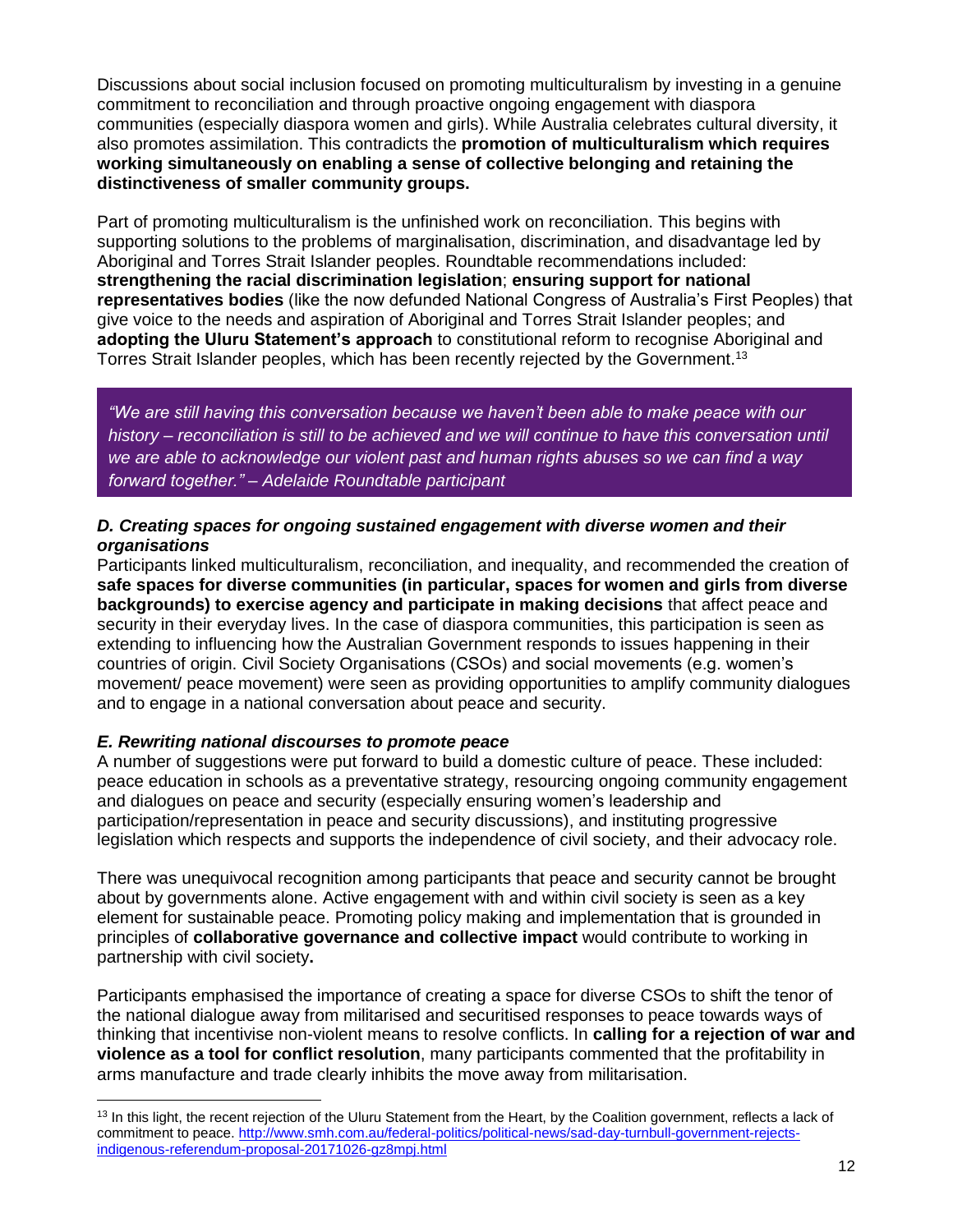## **Embedding peace in Australia's international engagement**

Participants also noted the need for a **more holistic approach to local, national and global issues, including Australia's international commitments and foreign policy, with respect to promoting gender equality, preventing conflict and building sustainable peace and security**.

Participants identified a range of strategies for integrating peace into Australia's international engagement including:

#### *A. Foreign aid budget*

There have been successive cuts to the foreign aid budget, with 0.23% of Gross National Income (GNI) being spent on overseas aid, but 2% of Gross Domestic Product (GDP) on Defence. From a budget perspective, this signals a militarised approach to peace and security as opposed to a human security approach. Even though Australia's overseas aid program has a strong commitment to gender equality, in the face of these cuts to the aid budget, it is highly unlikely the that the objectives outlined in the 2016 *[Gender equality and women's empowerment strategy,](http://dfat.gov.au/about-us/publications/Documents/gender-equality-and-womens-empowerment-strategy.pdf)* <sup>14</sup> namely enhancing women's voice in decision-making, leadership and peace-building, promoting women's economic empowerment, and ending violence against women and girls, will be achieved. Participants recommended that Australia **increase the overseas aid budget to 0.7% of GNI.**

*"We are spending too much on the military and need to rebalance. Foreign aid should be at the very least 0.7% of GNI." - Adelaide and Melbourne Roundtable participants*

#### *B. International Trade*

 $\overline{a}$ 

While roundtable participants acknowledged the importance of international trade, there were serious concerns that a sole focus on economic gains without due consideration for human rights, equity, and social justice would do more harm than good, particularly to the pursuit of regional peace and security. Participants recommended that trade partnerships (specifically the Trans-Pacific Partnership) should be subject to **social and environmental impact audits** to ensure a more equitable distribution of benefits.

*"The system of trade we have reinforces the importance of profit rather than people's ability to survive and flourish." – Hobart Roundtable participant* 

#### *C. Refugee and asylum seeker policies*

Roundtable participants seriously criticised the current Government's (and the former ALP Government's) refugee and asylum seeker policy. Off-shore detention was seen as inhumane and in violation of the Refugee Convention, with an urgent call for Australia to live up to the commitments made in the Refugee Convention. Deterrence policies (maintaining offshore processing, onshore mandatory detention and boat turn-backs) have come at a significant budget cost, but more importantly there are human costs: mental health issues, exposure to continued violence, abuse and exploitation, family separation, poor access to health and education, social isolation, and statelessness, to name just a few. Roundtable participants strongly support a **shift from a policy of deterrence to alternative policies that are in compliance with international law and human rights standards**. These recommendations were also put forward at a discussion on women peace and security at the Triennial Conference for Pacific Women.

<sup>14</sup> Department of Foreign Affairs and Trade *Gender equality and women's empowerment strategy*. 2016.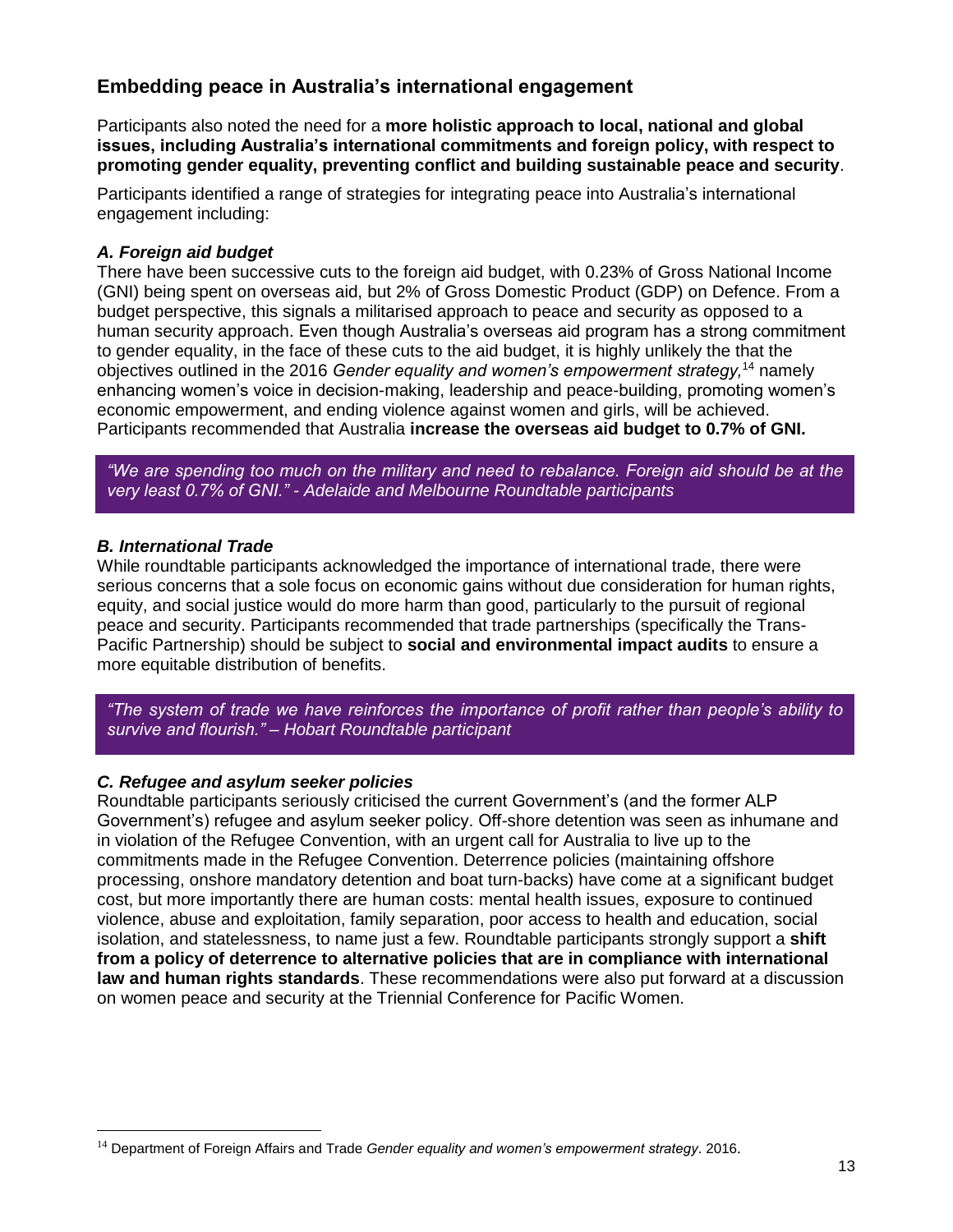*"Peace and security in Australia is only as strong as peace and security in our region – so our offshore detention policy (in fact our refugee policy as a whole) is not an example of peace." – Adelaide Roundtable participant*

*"Refugees are vulnerable. They continue to feel unsafe, it is a tragic situation. We must bring the refugees from Manus and Nauru back here and resettle them here in Australia." – Melbourne Roundtable participant*

#### *D. Bilateral/ multilateral agreements*

In considering Australia's foreign policy more broadly, Roundtable participants spoke about the need to embed the principles of peace and equality in all bilateral and multilateral agreements. The implication would be that Australian foreign policy is reframed to **focus on the long-term prevention of conflict and violence, as part of a peace and security agenda**. The specific recommendations include a greater focus on diplomacy as a mechanism for conflict prevention and resolution, disarmament (including nuclear disarmament), strengthening the focus of regional bodies (e.g. ASEAN/SAARC) on human security and Sustainable Development Goals (SDGs), and implementation of collective responses to climate change. Specific reference was also made, both at the Roundtables and the Triennial Conference for Pacific Women, regarding mainstreaming women's participation in conflict prevention, mitigation, resolution, and recovery from conflict into Australia's foreign policy, and in particular resourcing and supporting local women-led community initiatives for peace.

## **Building a Women Peace and Security Framework**

*"SDGs is beautiful language – the goals are the headlines of what a peaceful world could look like. If we're accountable to the SDGs, what a beautiful and peaceful world it would be." - Melbourne Roundtable participant*

The Roundtables have provided a valuable and timely lens on what women, peace and security mean in practice across the diversity of women's experiences in Australia and our region. There is a strong endorsement for linking and integrating the local, national and global perspectives of the WPS agenda.

The women peace and security agenda is grounded in a feminist approach to advancing peace and security which is first and foremost about the long-term prevention of violent conflict/ instability and enabling sustainable peace. In practice, this means on one hand, increasing women's substantive participation in all aspects of peace and security policy development and implementation. On the other hand, women peace and security is equally about transforming structures contributing to violence, militarization, and armament to a focus on human rights, human security, and peace, at the national, regional and global levels.

Women want more than just a seat at the table; they want equal opportunity and access to (re) frame what peace and security mean. These Roundtables and the creative contributions of participants have provided a small step along this journey.

As Australia looks to advance its women peace and security agenda, the proposed 2<sup>nd</sup> NAP on Women Peace and Security will be an important tool. The 1<sup>st</sup> NAP has been primarily internationally focused. However, Roundtable discussions provide unequivocal community support for a peace and security agenda that has a strong domestic focus, while recognising the need to be linked internationally as well. The recommendation is therefore that the  $2<sup>nd</sup> NAP$  will need to demonstrate how Government policies, plans, and actions are promoting peace and security both domestically and internationally.